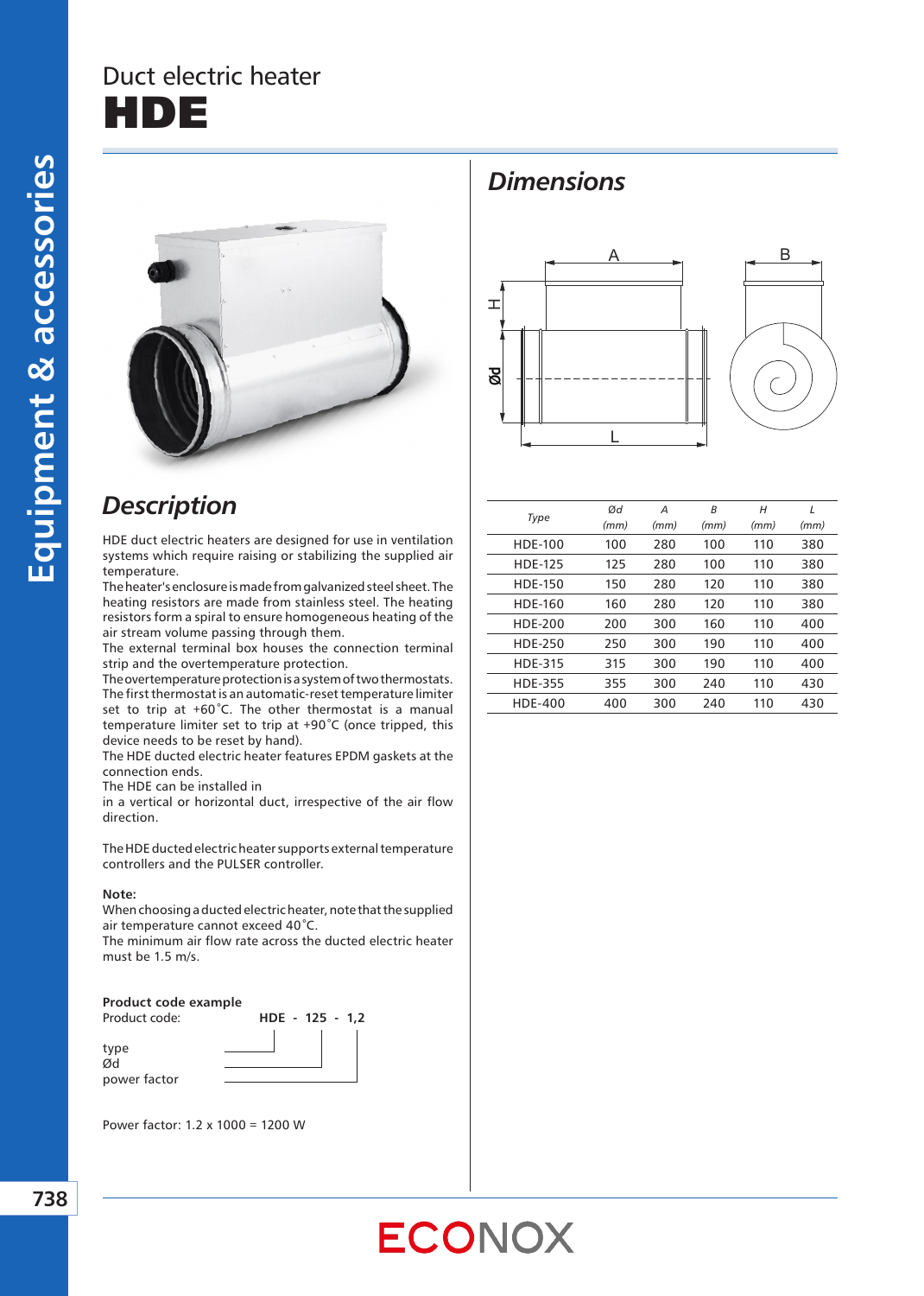

#### *Technical specifications*

| Type<br>resistors<br>(W)<br>(V)<br>(pcs)<br>1 x 230<br>HDE-100-0,3<br>300<br>1<br>HDE-100-0,6<br>600<br>1 x 230<br>2<br>HDE-100-0,9<br>900<br>1 x 230<br>3<br>4<br>1 x 230<br>HDE-100-1,2<br>1200<br>1<br>$1 \times 230$<br>HDE-125-0,3<br>300<br>2<br>1 x 230<br>HDE-125-0,6<br>600<br>3<br>HDE-125-0,9<br>900<br>1 x 230<br>1 x 230<br>4<br>HDE-125-1,2<br>1200<br>1500<br>$1 \times 230$<br>3<br>HDE-125-1,5<br>1<br>HDE-150-0,5<br>500<br>$1 \times 230$<br>1 x 230<br>2<br>HDE-150-1,0<br>1000<br>3<br>HDE-150-1,5<br>1500<br>1 x 230<br>4<br>HDE-150-2,0<br>2000<br>1 x 230<br>$1 \times 230$<br>1<br>HDE-160-0,5<br>500<br>2<br>HDE-160-1,0<br>1000<br>1 x 230<br>3<br>HDE-160-1,5<br>1500<br>1 x 230<br>4<br>HDE-160-2,0<br>2000<br>1 x 230<br>HDE-200-0,5<br>1 x 230<br>1<br>500<br>1 x 230<br>2<br>HDE-200-1,0<br>1000<br>1 x 230<br>3<br>HDE-200-1,5<br>1500<br>4<br>HDE-200-2,0<br>1 x 230<br>2000<br>HDE-200-3,0<br>3000<br>1 x 230<br>2<br>3<br>HDE-200-4,5<br>4500<br>$3 \times 400$<br>1<br>HDE-250-0,5<br>500<br>$1 \times 230$<br>2<br>HDE-250-1,0<br>1000<br>1 x 230<br>3<br>HDE-250-1,5<br>1500<br>1 x 230<br>4<br>HDE-250-2,0<br>2000<br>1 x 230<br>3000<br>1 x 230<br>2<br>HDE-250-3,0<br>$3 \times 400$<br>3<br>HDE-250-4,5<br>4500<br>$1 \times 230$<br>2<br>HDE-315-3,0<br>3000<br>3<br>HDE-315-4,5<br>4500<br>$3 \times 400$<br>HDE-315-9,0<br>$3 \times 400$<br>6<br>9000<br>3<br>3 X 400<br>hde-355-4,5<br>4500<br>3<br>HDE-355-9,0<br>9000<br>$3 \times 400$<br>3<br>3 X 400<br>HDE-400-4,5<br>4500<br>$3 \times 400$<br>3<br>HDE-400-9,0<br>9000<br>6<br>HDE-400-18,0<br>18000<br>$3 \times 400$ | Power | Voltage | Number of heating |  |
|--------------------------------------------------------------------------------------------------------------------------------------------------------------------------------------------------------------------------------------------------------------------------------------------------------------------------------------------------------------------------------------------------------------------------------------------------------------------------------------------------------------------------------------------------------------------------------------------------------------------------------------------------------------------------------------------------------------------------------------------------------------------------------------------------------------------------------------------------------------------------------------------------------------------------------------------------------------------------------------------------------------------------------------------------------------------------------------------------------------------------------------------------------------------------------------------------------------------------------------------------------------------------------------------------------------------------------------------------------------------------------------------------------------------------------------------------------------------------------------------------------------------------------------------------------------------------------------------------------------------------------|-------|---------|-------------------|--|
|                                                                                                                                                                                                                                                                                                                                                                                                                                                                                                                                                                                                                                                                                                                                                                                                                                                                                                                                                                                                                                                                                                                                                                                                                                                                                                                                                                                                                                                                                                                                                                                                                                |       |         |                   |  |
|                                                                                                                                                                                                                                                                                                                                                                                                                                                                                                                                                                                                                                                                                                                                                                                                                                                                                                                                                                                                                                                                                                                                                                                                                                                                                                                                                                                                                                                                                                                                                                                                                                |       |         |                   |  |
|                                                                                                                                                                                                                                                                                                                                                                                                                                                                                                                                                                                                                                                                                                                                                                                                                                                                                                                                                                                                                                                                                                                                                                                                                                                                                                                                                                                                                                                                                                                                                                                                                                |       |         |                   |  |
|                                                                                                                                                                                                                                                                                                                                                                                                                                                                                                                                                                                                                                                                                                                                                                                                                                                                                                                                                                                                                                                                                                                                                                                                                                                                                                                                                                                                                                                                                                                                                                                                                                |       |         |                   |  |
|                                                                                                                                                                                                                                                                                                                                                                                                                                                                                                                                                                                                                                                                                                                                                                                                                                                                                                                                                                                                                                                                                                                                                                                                                                                                                                                                                                                                                                                                                                                                                                                                                                |       |         |                   |  |
|                                                                                                                                                                                                                                                                                                                                                                                                                                                                                                                                                                                                                                                                                                                                                                                                                                                                                                                                                                                                                                                                                                                                                                                                                                                                                                                                                                                                                                                                                                                                                                                                                                |       |         |                   |  |
|                                                                                                                                                                                                                                                                                                                                                                                                                                                                                                                                                                                                                                                                                                                                                                                                                                                                                                                                                                                                                                                                                                                                                                                                                                                                                                                                                                                                                                                                                                                                                                                                                                |       |         |                   |  |
|                                                                                                                                                                                                                                                                                                                                                                                                                                                                                                                                                                                                                                                                                                                                                                                                                                                                                                                                                                                                                                                                                                                                                                                                                                                                                                                                                                                                                                                                                                                                                                                                                                |       |         |                   |  |
|                                                                                                                                                                                                                                                                                                                                                                                                                                                                                                                                                                                                                                                                                                                                                                                                                                                                                                                                                                                                                                                                                                                                                                                                                                                                                                                                                                                                                                                                                                                                                                                                                                |       |         |                   |  |
|                                                                                                                                                                                                                                                                                                                                                                                                                                                                                                                                                                                                                                                                                                                                                                                                                                                                                                                                                                                                                                                                                                                                                                                                                                                                                                                                                                                                                                                                                                                                                                                                                                |       |         |                   |  |
|                                                                                                                                                                                                                                                                                                                                                                                                                                                                                                                                                                                                                                                                                                                                                                                                                                                                                                                                                                                                                                                                                                                                                                                                                                                                                                                                                                                                                                                                                                                                                                                                                                |       |         |                   |  |
|                                                                                                                                                                                                                                                                                                                                                                                                                                                                                                                                                                                                                                                                                                                                                                                                                                                                                                                                                                                                                                                                                                                                                                                                                                                                                                                                                                                                                                                                                                                                                                                                                                |       |         |                   |  |
|                                                                                                                                                                                                                                                                                                                                                                                                                                                                                                                                                                                                                                                                                                                                                                                                                                                                                                                                                                                                                                                                                                                                                                                                                                                                                                                                                                                                                                                                                                                                                                                                                                |       |         |                   |  |
|                                                                                                                                                                                                                                                                                                                                                                                                                                                                                                                                                                                                                                                                                                                                                                                                                                                                                                                                                                                                                                                                                                                                                                                                                                                                                                                                                                                                                                                                                                                                                                                                                                |       |         |                   |  |
|                                                                                                                                                                                                                                                                                                                                                                                                                                                                                                                                                                                                                                                                                                                                                                                                                                                                                                                                                                                                                                                                                                                                                                                                                                                                                                                                                                                                                                                                                                                                                                                                                                |       |         |                   |  |
|                                                                                                                                                                                                                                                                                                                                                                                                                                                                                                                                                                                                                                                                                                                                                                                                                                                                                                                                                                                                                                                                                                                                                                                                                                                                                                                                                                                                                                                                                                                                                                                                                                |       |         |                   |  |
|                                                                                                                                                                                                                                                                                                                                                                                                                                                                                                                                                                                                                                                                                                                                                                                                                                                                                                                                                                                                                                                                                                                                                                                                                                                                                                                                                                                                                                                                                                                                                                                                                                |       |         |                   |  |
|                                                                                                                                                                                                                                                                                                                                                                                                                                                                                                                                                                                                                                                                                                                                                                                                                                                                                                                                                                                                                                                                                                                                                                                                                                                                                                                                                                                                                                                                                                                                                                                                                                |       |         |                   |  |
|                                                                                                                                                                                                                                                                                                                                                                                                                                                                                                                                                                                                                                                                                                                                                                                                                                                                                                                                                                                                                                                                                                                                                                                                                                                                                                                                                                                                                                                                                                                                                                                                                                |       |         |                   |  |
|                                                                                                                                                                                                                                                                                                                                                                                                                                                                                                                                                                                                                                                                                                                                                                                                                                                                                                                                                                                                                                                                                                                                                                                                                                                                                                                                                                                                                                                                                                                                                                                                                                |       |         |                   |  |
|                                                                                                                                                                                                                                                                                                                                                                                                                                                                                                                                                                                                                                                                                                                                                                                                                                                                                                                                                                                                                                                                                                                                                                                                                                                                                                                                                                                                                                                                                                                                                                                                                                |       |         |                   |  |
|                                                                                                                                                                                                                                                                                                                                                                                                                                                                                                                                                                                                                                                                                                                                                                                                                                                                                                                                                                                                                                                                                                                                                                                                                                                                                                                                                                                                                                                                                                                                                                                                                                |       |         |                   |  |
|                                                                                                                                                                                                                                                                                                                                                                                                                                                                                                                                                                                                                                                                                                                                                                                                                                                                                                                                                                                                                                                                                                                                                                                                                                                                                                                                                                                                                                                                                                                                                                                                                                |       |         |                   |  |
|                                                                                                                                                                                                                                                                                                                                                                                                                                                                                                                                                                                                                                                                                                                                                                                                                                                                                                                                                                                                                                                                                                                                                                                                                                                                                                                                                                                                                                                                                                                                                                                                                                |       |         |                   |  |
|                                                                                                                                                                                                                                                                                                                                                                                                                                                                                                                                                                                                                                                                                                                                                                                                                                                                                                                                                                                                                                                                                                                                                                                                                                                                                                                                                                                                                                                                                                                                                                                                                                |       |         |                   |  |
|                                                                                                                                                                                                                                                                                                                                                                                                                                                                                                                                                                                                                                                                                                                                                                                                                                                                                                                                                                                                                                                                                                                                                                                                                                                                                                                                                                                                                                                                                                                                                                                                                                |       |         |                   |  |
|                                                                                                                                                                                                                                                                                                                                                                                                                                                                                                                                                                                                                                                                                                                                                                                                                                                                                                                                                                                                                                                                                                                                                                                                                                                                                                                                                                                                                                                                                                                                                                                                                                |       |         |                   |  |
|                                                                                                                                                                                                                                                                                                                                                                                                                                                                                                                                                                                                                                                                                                                                                                                                                                                                                                                                                                                                                                                                                                                                                                                                                                                                                                                                                                                                                                                                                                                                                                                                                                |       |         |                   |  |
|                                                                                                                                                                                                                                                                                                                                                                                                                                                                                                                                                                                                                                                                                                                                                                                                                                                                                                                                                                                                                                                                                                                                                                                                                                                                                                                                                                                                                                                                                                                                                                                                                                |       |         |                   |  |
|                                                                                                                                                                                                                                                                                                                                                                                                                                                                                                                                                                                                                                                                                                                                                                                                                                                                                                                                                                                                                                                                                                                                                                                                                                                                                                                                                                                                                                                                                                                                                                                                                                |       |         |                   |  |
|                                                                                                                                                                                                                                                                                                                                                                                                                                                                                                                                                                                                                                                                                                                                                                                                                                                                                                                                                                                                                                                                                                                                                                                                                                                                                                                                                                                                                                                                                                                                                                                                                                |       |         |                   |  |
|                                                                                                                                                                                                                                                                                                                                                                                                                                                                                                                                                                                                                                                                                                                                                                                                                                                                                                                                                                                                                                                                                                                                                                                                                                                                                                                                                                                                                                                                                                                                                                                                                                |       |         |                   |  |
|                                                                                                                                                                                                                                                                                                                                                                                                                                                                                                                                                                                                                                                                                                                                                                                                                                                                                                                                                                                                                                                                                                                                                                                                                                                                                                                                                                                                                                                                                                                                                                                                                                |       |         |                   |  |
|                                                                                                                                                                                                                                                                                                                                                                                                                                                                                                                                                                                                                                                                                                                                                                                                                                                                                                                                                                                                                                                                                                                                                                                                                                                                                                                                                                                                                                                                                                                                                                                                                                |       |         |                   |  |
|                                                                                                                                                                                                                                                                                                                                                                                                                                                                                                                                                                                                                                                                                                                                                                                                                                                                                                                                                                                                                                                                                                                                                                                                                                                                                                                                                                                                                                                                                                                                                                                                                                |       |         |                   |  |
|                                                                                                                                                                                                                                                                                                                                                                                                                                                                                                                                                                                                                                                                                                                                                                                                                                                                                                                                                                                                                                                                                                                                                                                                                                                                                                                                                                                                                                                                                                                                                                                                                                |       |         |                   |  |
|                                                                                                                                                                                                                                                                                                                                                                                                                                                                                                                                                                                                                                                                                                                                                                                                                                                                                                                                                                                                                                                                                                                                                                                                                                                                                                                                                                                                                                                                                                                                                                                                                                |       |         |                   |  |
|                                                                                                                                                                                                                                                                                                                                                                                                                                                                                                                                                                                                                                                                                                                                                                                                                                                                                                                                                                                                                                                                                                                                                                                                                                                                                                                                                                                                                                                                                                                                                                                                                                |       |         |                   |  |
|                                                                                                                                                                                                                                                                                                                                                                                                                                                                                                                                                                                                                                                                                                                                                                                                                                                                                                                                                                                                                                                                                                                                                                                                                                                                                                                                                                                                                                                                                                                                                                                                                                |       |         |                   |  |

#### *Connection diagram*

Single-phase HDE ducted electric heater with a total power ≤ 2000 W



- L, N 1 x 230V, 50 Hz single-phase power supply PE - protective conductor
- R1, R2…Rn heating resistors
- TA automatic temperature limiter, trips at +60*˚*C (with automatic reset
- TR temperature limiter with manual reset, trips at +90*˚*C (non-automatic)

Single-phase HDE ducted electric heater with a total power ≤ 3000W



- L, N  $-1 \times 230V$ , 50 Hz single-phase power supply<br>PE  $\cdot$  protective conductor
	- protective conductor

R1, R2...Rn - heating resistors<br>Z-Z - temperature limi

- temperature limiter terminals
- TA automatic temperature limiter, trips at +60*˚*C (with automatic reset))
- TR temperature limiter with manual reset, trips at +90*˚*C (non-automatic)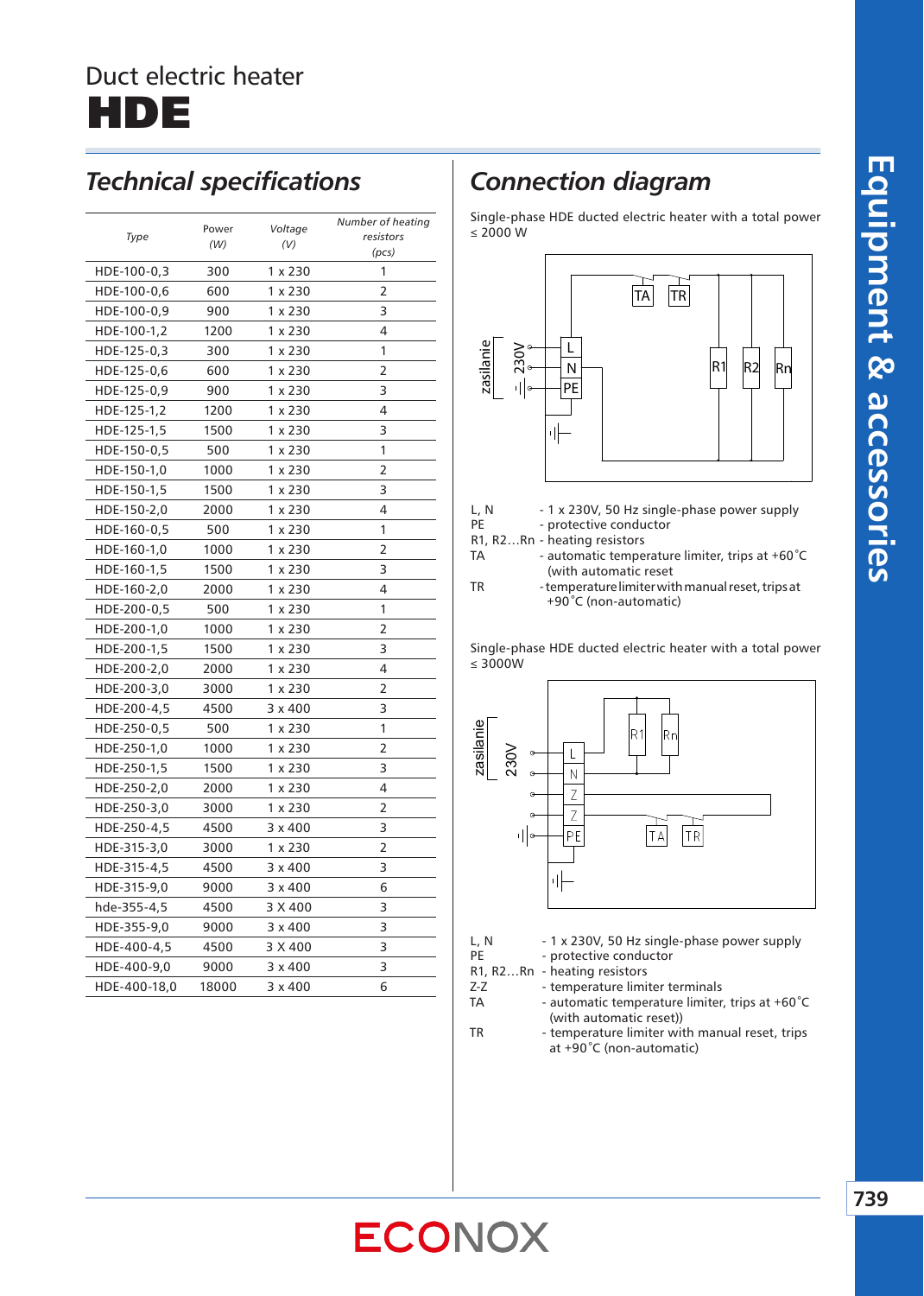# Duct electric heater DE

### *Connection diagram*

Single-phase HDE duct electric heater with a total power ≤ 4500 W / 9000 W



L1, L2, L3, N - 3 x 400V, 50 Hz three-phase power supply PE - protective conductor R1, R2…Rn - heating resistors

- Z-Z temperature limiter terminals
- TA automatic temperature limiter,

trips at +60*˚*C (with automatic reset) TR - temperature limiter with manual reset, trips at +90*˚*C (non-automatic)

Single-phase HDE duct electric heater with a total power ≤ 9000 W / 18000 W



L1, L2, L3, N - 3 x 400V, 50 Hz three-phase power supply

- PE protective conductor
- R1, R2…Rn heating resistors
- Z-Z temperature limiter terminals
- TA automatic temperature limiter,
- trips at +60*˚*C (with automatic reset) TR - temperature limiter with manual reset, trips at +90*˚*C (non-automatic)

## *Technical specifications*

Selection chart for HDE ducted electric heaters with a maximum total power of 2000 W

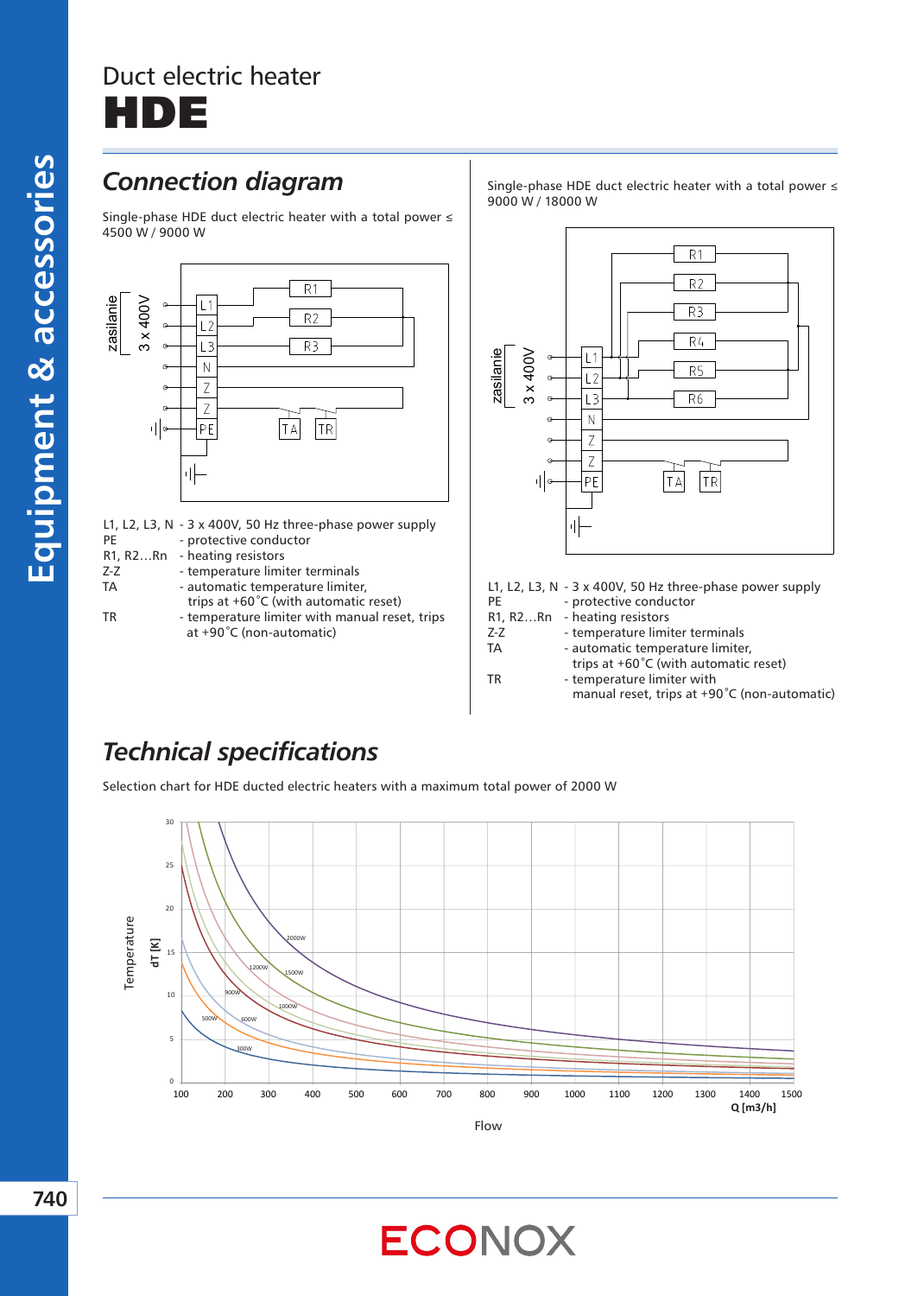## Duct electric heater HDE

## *Technical specifications*

Selection chart for HDE duct electric heaters with a maximum total power of 3000 W / 4500 W / 9000 W / 18000 W



The characteristics are a graphic representation of the following relation: **P = Q x cw x dT x p**, with: P — heating power of the ducted electric heater (W)  $Q$  — air output from the ducted electric heater (m<sup>3</sup>/h) cw = 1005 — specific heat of air (J/kgK) dT — temperature difference (K)  $p = 1.29$  — air density (kg/m<sup>3</sup>) once reduced: **P = Q x 0.36 x dT**

+

#### *Available combinations*



**HDE 230V duct electric heater Pulser controller** 



**HDE 230V ducted electric heater Pulser controller** 







**TG-K330 ducted air temperature sensor** 

**ECONOX**